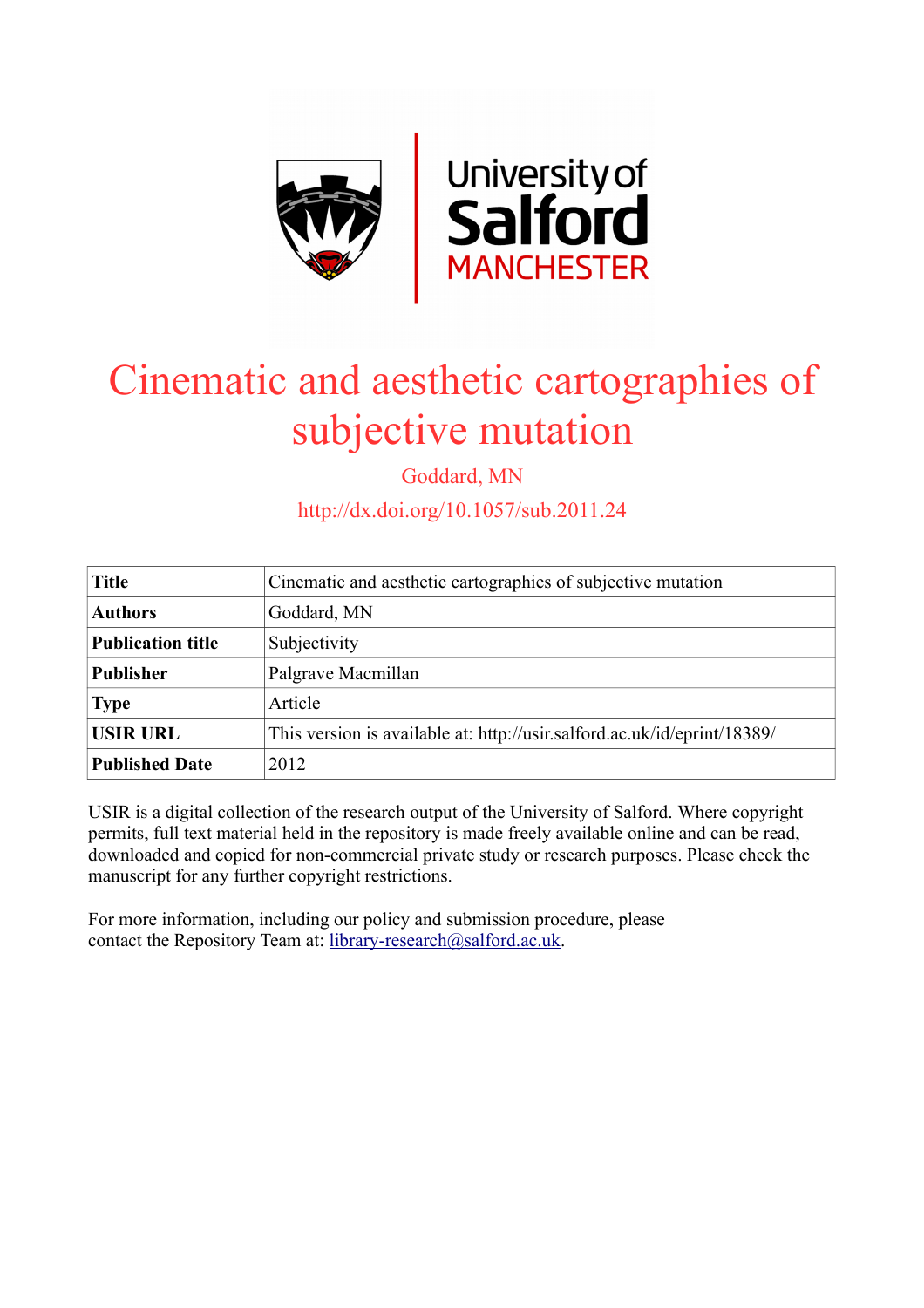#### **Cinematic and Aesthetic Cartographies of Subjective Mutation**

Michael Goddard, University of Salford

#### **Introduction**

The recent works by Franco 'Bifo' Berardi, especially *Precarious Rhapsody*, suggest a profound mutation of human subjectivity under the pressure of the imposition of a range of technical automatisms of which the digital is the latest and the one which has the most profound effects. Berardi proposes that 'video-electronic' and 'digital-connective' generations have emerged whose affects and perceptions have been profoundly disturbed by the implantation of digital technologies in all spheres of life. What is less frequently remarked on in Berardi's work is that the diagnosis of these mutations of subjectivity are frequently carried out in relation to the artistic cartographies generated by both film and media art, with a tendency to favour the former. For example, there are frequent references in Berardi's work to Bergman's *The Serpent's Egg* (1977) and Gus van Sant's *Elephant* (2003), to give only two examples.

In this essay I aim to look more closely at these and other examples and how they function as cartographies mapping at once the transformations of labour and subjectivity under postfordist conditions. I then aim to extend this through an engagement with the recent film, *The Social Network* (2010)*,* which can be read as a direct mapping of contemporary affective mutation in the context of 21st Century cognitive capitalism. I will argue that there are elements of these cinematic cartographies that call into question some aspects of Berardi's diagnosis of contemporary subjective mutations, particularly the idea that they are necessarily associated with logics of technical acceleration and the destruction of affective relations with others. This diagnosis seems both predicated on ideas of cyberspatial disembodiment and to contain a latent humanism (the idea that a catastrophe will result from children learning language form a machine rather than from their mother epitomises this humanist dimension), that are complicated by the contemporary socialisation of digital culture in the so-called Web 2.0 era. This is not to say that the relations between humans and machines are not prone to the multiple pathologies diagnosed by Berardi but rather that these relations have taken on new forms and therefore will have different effects on subjectivity, than those attributed by Berardi to acceleration and disembodiment. It might be more fruitful in this context to follow other lines in Berardi's work such as the ideas of the intensive implantation of technical automatisms, following market logics directly within quotidian subjectivation processes. I will argue that these films suggest these other tendencies of contemporary subjective mutation, potentials that may lead not only to new pathologies but also to new social antagonisms, subjectivities and modes of expression.

## **Cinema as Symptom Versus Deleuzian Symptomatology**

It is truism of film theory, especially of a psychoanalytic or structuralist variety, that cinema functions as a cultural symptom. This goes back to Freud's initial readings of works of art as the symptoms or sublimations of their creators' pathologies. While Freud's approach to aesthetics is generally admitted to be naive and reductive, his initial treatment of the work of art as symptom remains in psychoanalytic approaches to cinema, even if they follow in the wake of Lacan's more complex and structuralist-inflected theories of the unconscious. Christan Metz, for example, treats the cinema as an 'imaginary signifier' (Metz 1977), which the theorist must take a distance from, and this was later elaborated by more politically engaged theorists who saw the cinema as a gigantic machine for the production of capitalist subjectivity. Similarly in Luara Mulvey's 'Visual Pleasure and Narrative Cinema' (Mulvey 1989), the cinema is an apparatus that, in an Althusserian sense, interpellates subjects according to the binary of sexual difference and which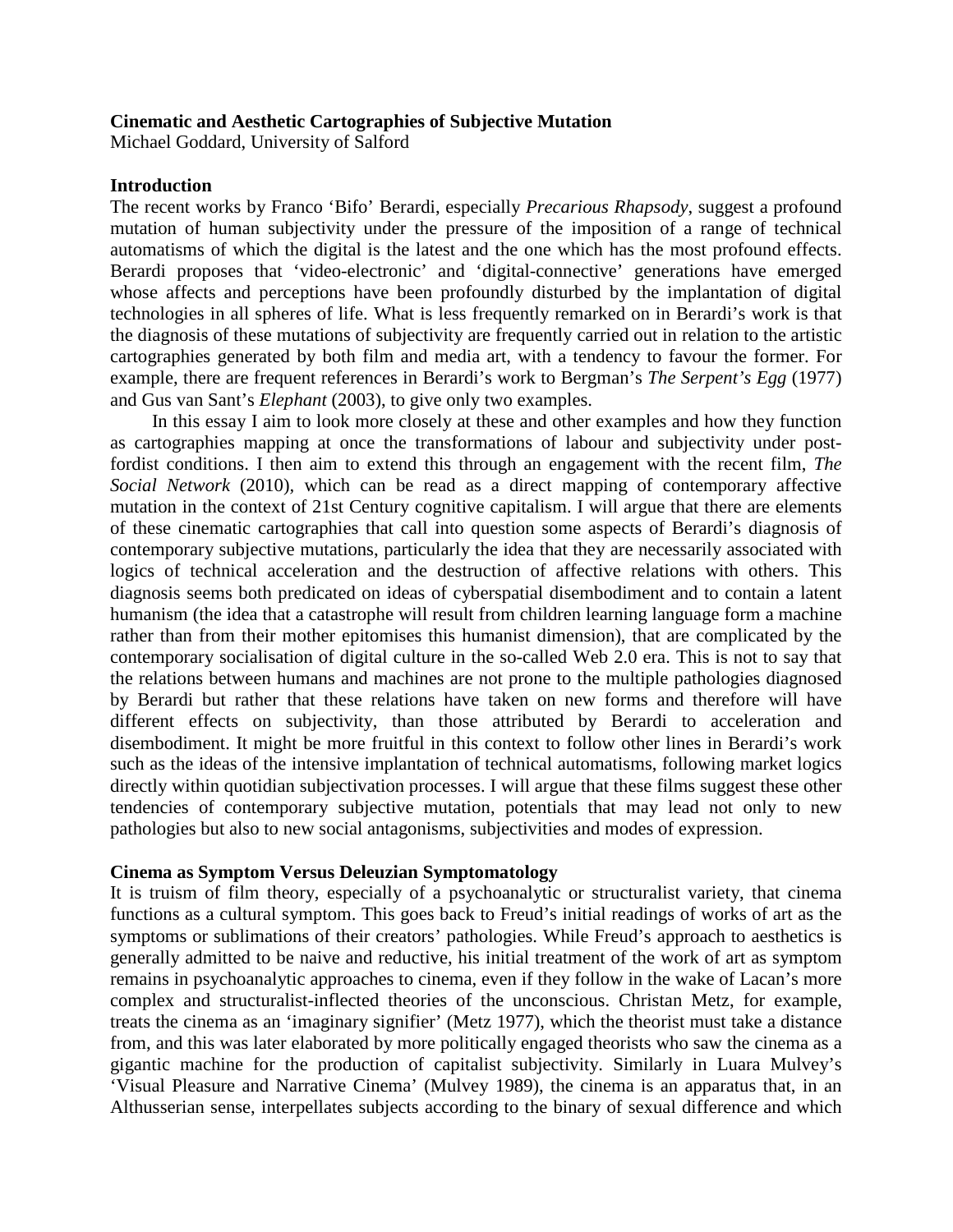is directly tied to the reinforcement of patriarchal values and power relations. In both these cases cinema in general and individual films are treated as the sick patient to be cured by the superior knowledge or discursive strategies of the analyst who refuses to be seduced by cinema's wily pleasures. This approach, not only to cinema but to aesthetic texts in general, extends well beyond psychoanalytic approaches and constitutes a generalised 'hermeneutics of suspicion' in relation to cultural objects that is merely intensified in relation to the mass semiotic machinery of the cinema, whose mass appeal to popular audiences rendered it that much more suspect in the eyes of many critical theorists.

It is against this kind of approach that Deleuze developed the idea of the work of art as a symptomatology rather than symptom, by means of which the artist diagnoses both him or herself and the world. First developed in Deleuze's presentation of Sacher Masoch's *Venus in Furs*  (Deleuze 1989b)*,* this idea can be seen as the first principle of the collection of essays entitled *Critical and Clinical Essays* (Deleuze 1997)*.* In both these instances what is challenged is the medicalisation of art and the artist in favour of an affirmation of what Felix Guattari would call aesthetic cartographies. In the case of Sacher-Masoch and de Sade, these authors were taken at face value by Krafft-Ebing and subsequent psychologists and their works seen as transparent windows onto the world of sadomasochism. Deleuze's critique of this medicalised reading practice is twofold: firstly, any full attention to the texts of the two authors will reveal that their works present entirely different universes rendering it illegitimate to conflate them into a single sadomasochistic syndrome (Deleuze 1989b, 13). More importantly, what this reading strategy demonstrates is the medical treatment of works of literature as symptoms that are then projected onto their authors who are seen as prime sufferers of the syndrome they present in their works. Instead, Deleuze argues that they should rather be seen as clinicians who identify and diagnose signs, that is to say symptoms, 'the physician of themsleves and of the world' (Deleuze 1997, 3) . This not only reiterates the well-known defense of de Sade from charges of sadism by Bataille and others since, as Deleuze points out, a true sadist would rather conceal the dynamics of sadism by using 'the hypocritical language of established order and power' (Deleuze 1989b 17), but also argues against the reduction of Sacher-Masoch's work to a mere clinical curiosity. Turning the medical gaze against itself, Deleuze claims that these authors present to us an exalted 'pornology' (18), a form of knowledge that doctors and psychoanalysts should learn from, instead of reducing these works and their authors to mere symptoms. A truly 'critical and clinical' approach to aesthetic works would then treat them less as pathological symptoms than as the critical diagnosis of forms of subjectivity or subjectivation processes. This does not mean that these authors do not have any experience of the pathologies that populate their works but rather that by going to the end of confronting and mapping these symptoms, they express what Deleuze calls the 'great health' of the artist (or philosopher since he includes Nietzsche and Spinoza in this), who returns from his visions with 'bloodshot eyes and pierced ear-drums' (Deleuze 1997, 3), like Kafka's 'swimming champion who does not know how to swim' (2). The importance for this article of this reversal of perspective in the critical and clinical analysis of aesthetic objects is that it informed not only Deleuze's project but also the work of Félix Guattari and later that of Berardi. While Deleuze's apparent auteurism can be seen as a type of shorthand for identifying particular arrangements of cinematic signs, it was in the work of Felix Guattari, who had a much greater practical and theoretical predisposition towards groups, that the possibilities of cinema as a minor, symptomatological art are further developed.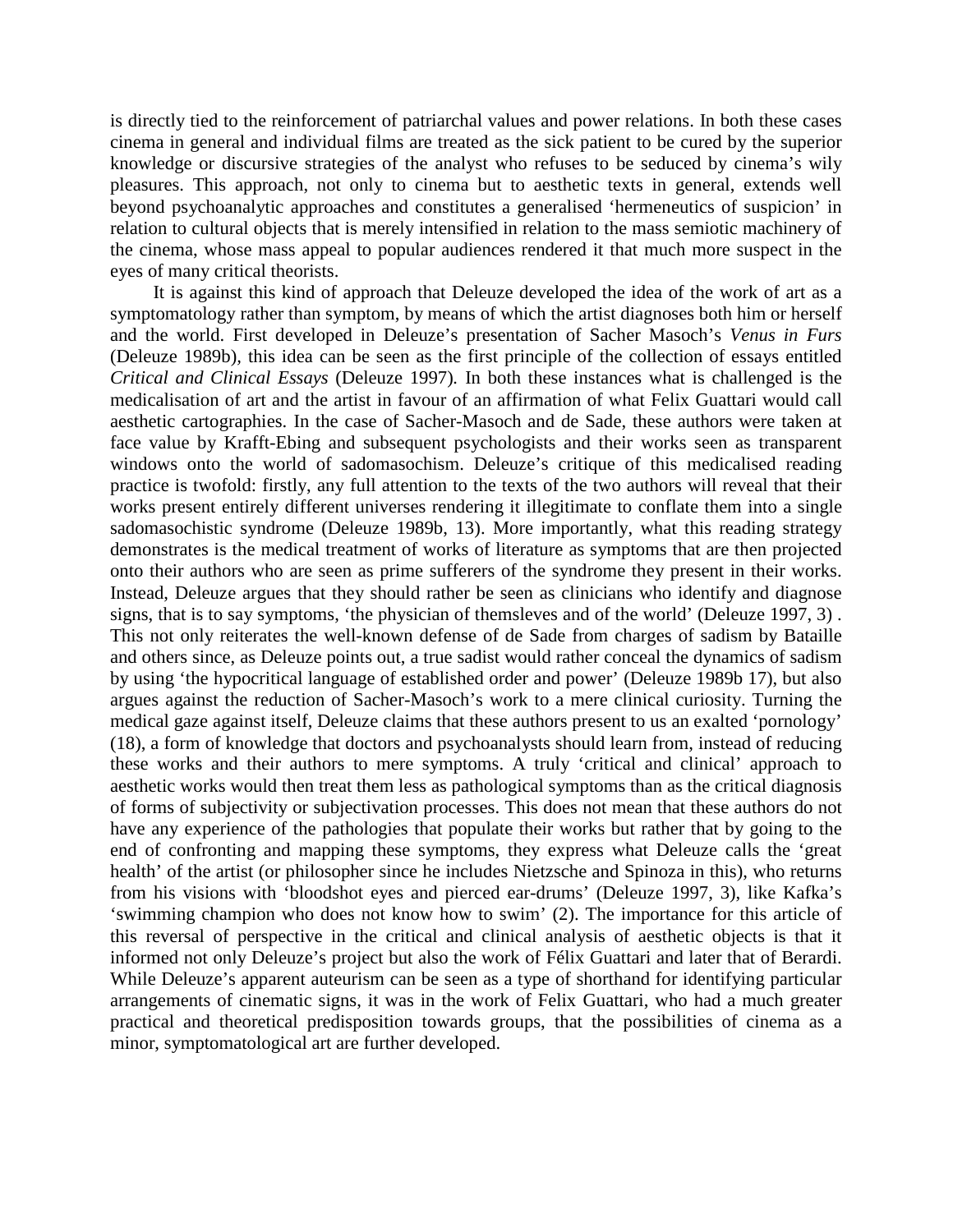#### **Cinema as a Guattarian Aesthetic Cartography**

As Gary Genosko has indicated (Genosko 2009, 134), Guattari devoted frustratingly few pieces of writing to the cinema or individual films, yet what he did write is exemplary in its use of a symptomatological approach, relatively free of Deleuze's vestigial auteurism. This is particuarly apparent in the short essay, 'The Poor Man's Couch' (Guattari 1996, 155-166), in which Guattari claims that cinema provides a type of mass equivalent of the psychoanalytic cure. For this reason psychoanalysts are singularly unable to grasp cinematic symptomatologies since the cinema constitutes 'a normalisation of the social imaginary that is irreducible to familialist and Oedipal models' (155). The shift from the reductive Freudian readings of semantics to the Lacanian strucutralist readings in terms of the signifier are, for Guattari, no great advance in psychoanalytic attempts to diagnose the cinema. Disputing especially Metz's approach to the cinema as being structured in a similar manner to the Lacanian unconscious 'like a lanugage' through an assembly of syntagmatic chains, Guattari argues that cinema's 'montage of asignifying semiotic chains of intensities, movements and multiplicities fundamentally tends to free it from the signifying grid' (161). This is not to say that Guattari has a utopian view of cinema, which he in fact says is just as repressive as psychoanalysis, only in a completely different manner. What cinema, at least in its commercial forms offers is a machinic, 'inexpensive drug' (162), that in its own way works on the unconscious. Instead of paying for a professional witness as in psychoanalysis, at the cinema, the audience pays less money to be 'invaded by subjective arrangements with blurry contours ... that, in principle, have no lasting effects' (163). In practice what is enacted *does* have effects in that it models forms of subjective mutation, which remain as traces of the cinematic session, just as do other narcotics. As a machinic narcotic, cinema is a giant and much more effective process for the production of normalisation than the psychoanalytic cure but paradoxically it does this via a process of complete subjective deterritorialisation. For this reason, cinema is both 'the best and the worst' that modern capitalist societies offer their subjects and contains within its machinic production of subjectivity liberating potentials: 'a film that could shake free of its function of adaptational drugging could have unimaginable liberating effects on an entirely different scale to those produced by books' (164). This is because cinematic language is a living language that while for the most part turned towards repressive ends is uniquely able to capture and express processes of psychic semiotisation and therefore could become 'a cinema of combat, attacking dominant values in the present state of things' (165).

Elsewhere, Guattari develops his own conception of minor cinema, related to but distinct from Deleuze's elaboration of this field. As Gary Genosko has pointed out (2009, 134ff.) with both authors this is both related to and distinct from theoretical and practical elaborations of third cinema and in Guattari's case certainly takes a distance from doctrinaire positions and narrow definitions of worthwhile modes of cinematic production. Guattari's examples range from obscure anti-psychiatric documentaries, to the works of nascent American auteurs like David Lynch and Terence Malick, an eclecticism that also informs Berardi's use of cinema. What Guattari's cinematic examples share is that in his reading of them, they all elaborate nonnormative processes of desire, capable in principle of countering the normalisation processes of both commercial cinema and psychoanalysis. For example, Guattari indicates several examples that could constitute a cinema of anti-psychiatry or sees in a film like Malick's *Badlands* (1973)*,*  a profound process of 'amour fou' or schizo-desire worthy of the best productions of the surrealists (Guattari 1996, 167-176). But perhaps the most interesting reading of cinema as a symptomatology that Guattari presents is in relation to the compendium film, *Germany in Autumn* (1978); since Berardi also engages with this film it is worth looking at Guattari's reading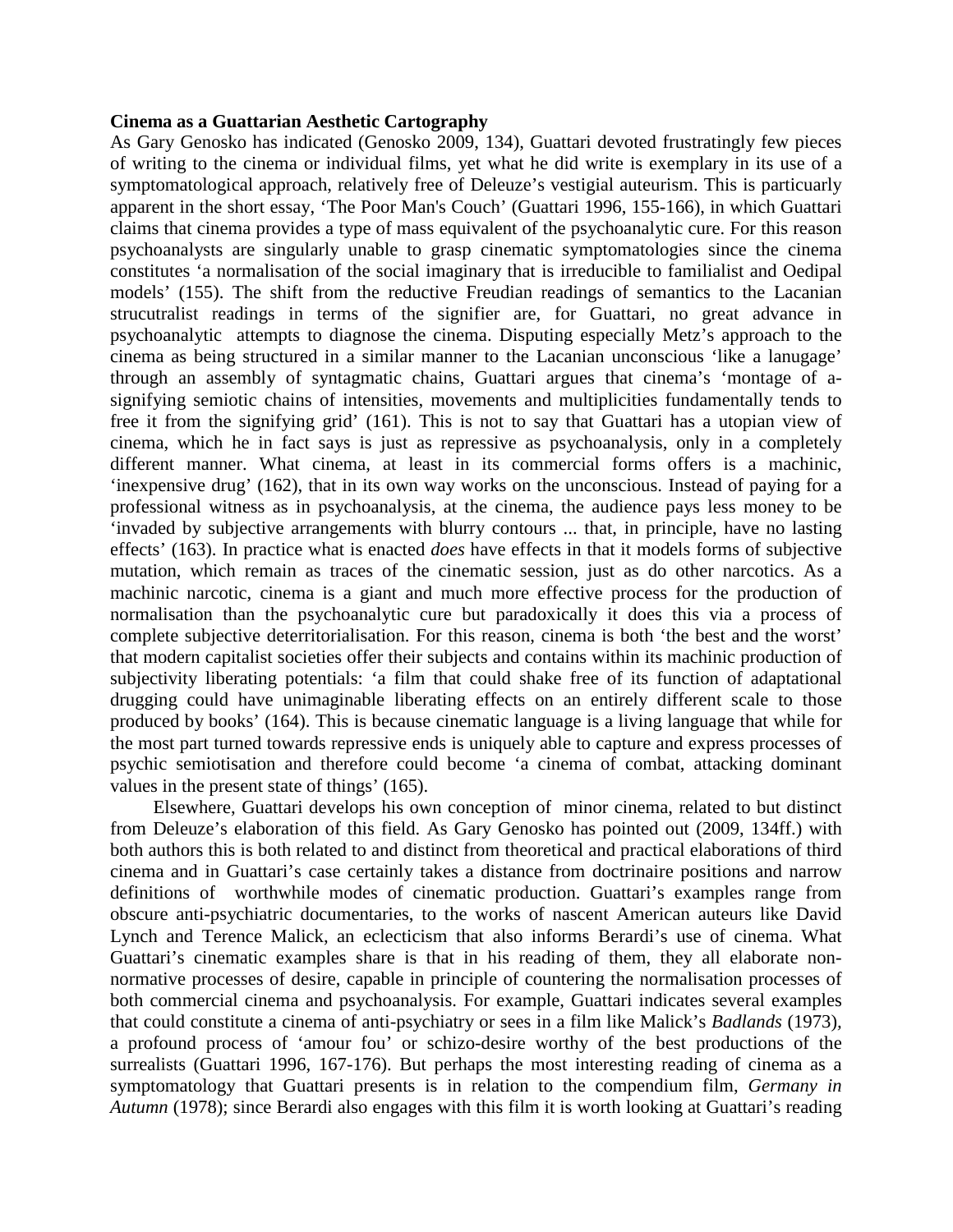of the film in more detail before passing onto Berardi's telegraphic account of the film.

Guattari's piece on the film is entitled 'Like the Echo of a Collective Melancholia' (181- 187). This title already indicates that this is not at all a question of even multiple authorship but of a collectively produced work that furthermore expresses wider collective affects and subjective responses to the events surrounding the Baader Meinhof/Red Army Fraction's actions, the 'murder-suicides' of its leaders in prison and the corresponding intensification of state repression and policing. Guattari points out that the collective dimensions of the film go beyond being the work of multiple directors but was the result of common elaborations and was made in the heat of the moment under the impact of the 'terrorist events' themselves.<sup>[1](#page-4-0)</sup> What Guattari especially admires in the film is the attempt on the part of its makers to resist the media intoxication surrounding the events, that the 'terrorists' themselves also contributed to as well as what he calls the media's 'infernal machine of guilt-inducement' (182). For Guattari, Rather than dealing with the sphere of ideology in which positions and opinions have already become hardened, the film 'questions the collective emotional context in which these opinions take shape' (183). In relation to the abhorrent media spectacles engineered by the RAF from the inane replication of bourgeois justice to staging skyjackings as a media event to the (mis)treatment of fellow travellers, the film *Germany in Autumn* gives a sympomatological response, critical of all sides of this situation (the RAF, the state, the media) even if for Guattari, the film is still too timid in its critique of the actions of these self-appointed vanguard movements. This kind of symptomatology is presented by Guattari as a powerful weapon and an essential one if any really profound political change is going to occur, since it is a singular expression of desire that acts directly on subjective mutations, rather than relegating subjectivity to a mere epi-phenomenon of conflicting ideological positions.

# **Berardi and the Cinema of 77: Cinematic Late Modernism,** *Germany in Autumn* **and** *The Serpent's Egg*

In *Precarious Rhapsody,* Berardi also deals with this film if only very briefly, along with a range of other events taking place in 1977, including the explosion and repression of the Autonomia movement in Rome and Bologna, the punk phenomenon, the beginnings of Apple, the already mentioned terrorist events and even such events as the death of Charlie Chaplin which takes on the implication of the death of modernity itself. For Berardi, the film 'tells of the widespread perception of the coming end of social solidarity' (2009a, 16). He sees in the film a type of fog descending on political life, and a situation in which Stammheim becomes a metaphor the 'everyday jail' that is spreading throughout social life (16). Apart form its extreme brevity, this reading of *Germany in Autumn* contrasts with Guattari's approach to the film in many respects: in the place of a courageous project in common that diagnoses and resists a contemporary condition, in other words a symptomatology, we have the film being treated as a symptom, a metaphor of the hardening of political life begun in 1977 and continued subsequently with the dual implementation of Neoliberal economic policies and digital technologies. Berardi's reading seems a Foucauldian one of seeing in the film an emblem of carceral society at the very point in which from of power and control were transforming themselves, while forms of resistance were

 $\overline{a}$ 

<span id="page-4-0"></span><sup>1</sup> For a more detailed treatment of this film and Guattari's treatment of it in relaiton to Fassbinder's relation to 'terrorism', see Michael Goddard and Benjamin Halligan (2010), 'The Autumn in Germany: A Dialogue on Fassbinder and Terrorism', in Fabio Vighi and Alexis Nouss ed. Pasolini, Fassbinder and Europe: Between Utopia and Nihilism. Newcastle: Cambridge Scholars Press, 151-170.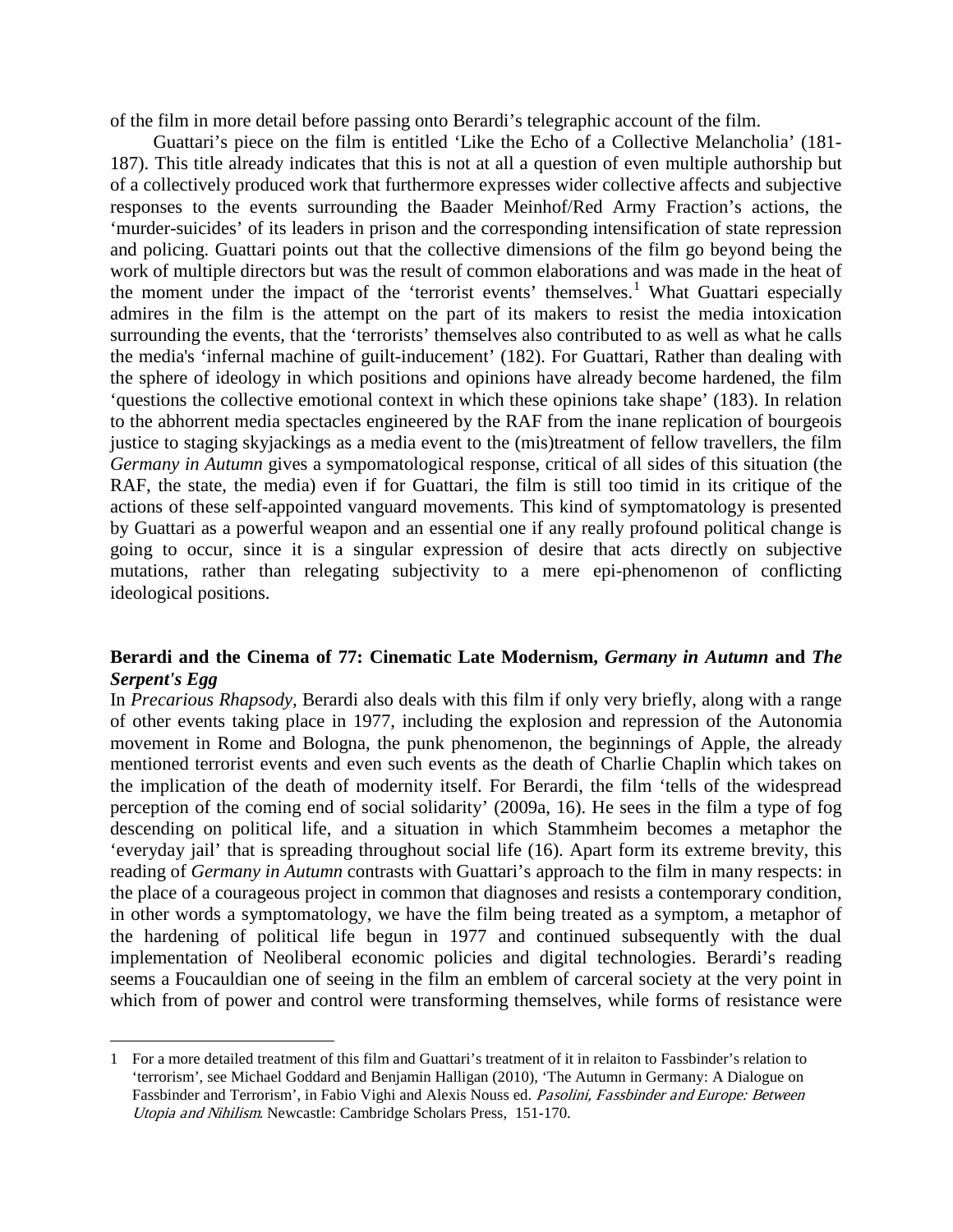becoming exhausted. No doubt the differences between hindsight and a contemporary response are part of the explanation and surely Guattari's view of the film, after the 'years of winter' of the 1980s would also have been reconfigured. Nevertheless, in the treatment of this film, telegraphic though it is, it is hard to see anything other than a quite conventional treatment of it as a symptom of its time rather than a symptomatology capable of explaining it.

It is a little unfair to concentrate on this example, however, since there are other instances in which Berardi's approach to cinematic cartographies does indeed attain the level of symptomatology. There is a definite continuity here with Deleuze and Guattari's interests in minor cinema, in Berardi's work often associated both with minor works by major directors, as well as with films produced in non-Western, mostly Asian, locations. Berardi's examples, unlike Guattari's, tend not to be forms of militant, documentary or anti-psychiatric cinema, which is partly explicable because of the disappearance and marginalisation of these cinematic practices. However, what Berardi is interested in are films that map subjective mutations in relation to digital technologies, post-fordist transformations of labour and the implantation of cognitive capitalism, which tend to be located in more mainstream films, even if these cartographies do not engage with Hollywood blockbusters.

In the third chapter of *The Soul at Work,* 'The Poisoned Soul' (Berardi 2009b, 106-183), cinema is first introduced as a corollary to Berardi's treatment of alienation as a now surpassed or reconfigured problem of modernity. Two films, which could be seen as exemplary of late cinematic modernism, namely Antonioni's *Red Desert* (1964) and Bergman's *Persona* (1966)*,*  are used as diagnoses of subjectivity in the last years of the industrial era. Nevertheless the treatment of these films is as more than mere symptoms but as complex readings of the times of the 60s in which they were produced. In *Red Desert* what Berardi admires is that the film not only depicted the malaise associated with industrial spaces and alienated social relations but that it succeeded in 'representing a passage that is not simply related to culture and politics but first of all to the sensibility and quality of emotions' (110). This is not unlike Deleuze's characterisation of Antonioni as the filmmaker of the 'chronic' in the double sense of both a transformation in the experience of time and a chronic experience of spiritual malaise. Berardi situates this rightly in the bourgeois milieu prior to 1968 in which the diagnosis of the coldness of private relations was one of the factors leading to the public explosion of 1968. What Antonioni shows, through his use of flattened pop art 'flat interiors' and desolate industrial exteriors' (110) is an industrialisation not only of exterior spaces but also of subjective existence, which undergoes a similar flattening and homogenisation.

In a different yet related way, Berardi sees in Bergman's *Persona* a similar study of contemporary alienation that goes beyond any individual psychopathology to a deep cultural malaise. Again it is a presentation of cultural incommunicability and reification in which the person is submitted to the thing (111). In this respect it is surprising that no mention is made of the machinic elements in *Persona* such as the child's hand on the giant screen at the beginning of the film or the burning through of the film-strip later in the film which are highly suggestive of a reflexive interpenetration of cinema, technology and subjectivity. Nor does Berardi refer to the scenes watched on television related to the Vietnam war, specifically of the Buddhist monks' political acts of self-immolation, which not only situate the subjective drama in relation to political movements to come but also serve to extend its presentation of silence and aphasia beyond a strictly personal and into a world-historical context. Much of this is, however, implied when Berardi treats the rarefying of human communication in the film as a 'cipher of the human ambience that was brewing in those years' (110). While both these films are acknowledged as symptomatologies of their time, their treatment remains unsatisfyingly condensed and still on the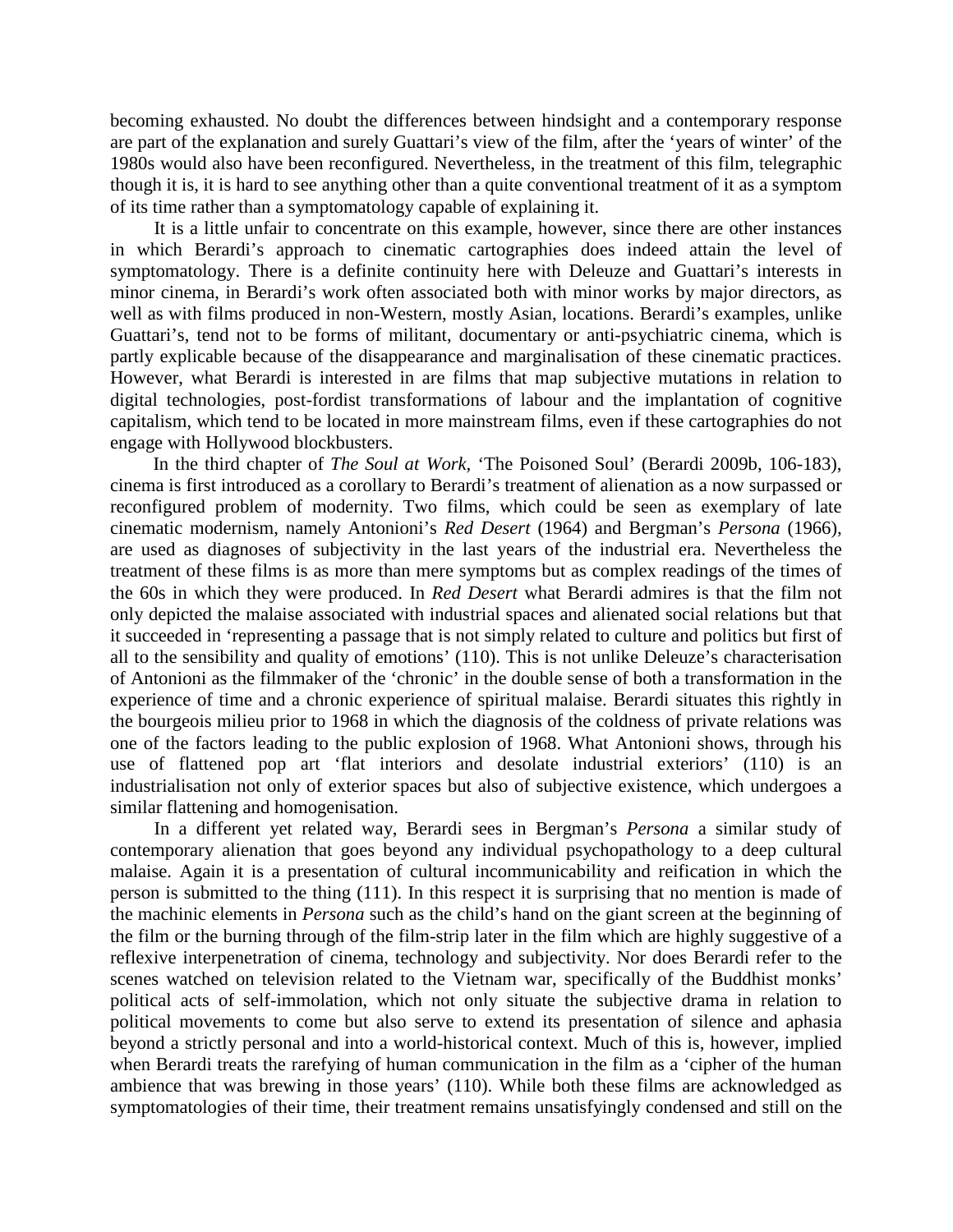borders of a being a mere illustration of a cultural condition of reification and subjective malaise rather than a full symptomatology of these conditions, even if they are presented as sowing the seeds for the new forms of post 1968 social relations that would render their depictions of (bourgeois) alienation almost obsolescent.

There is a far more interesting treatment, however, of another Bergman film, *The Serpent's Egg* (1977), again in the context of the year 1977 as a crucial axis of transition between fordism and post-fordism. As Berardi acknowledges, this film is generally considered a minor one in Bergman's career and even Bergman himself refers to it as an artistic failure: 'I wrote that the artistic failure of *The Serprent's Egg* was due mainly to the fact that I set the film in 1920s Berlin … now I believe the failure lies much deeper' (Bergman 1994, 190). Interestingly, given Berardi's theses on the digital era as being characterized precisely by the excess of stimuli, messages, pharmaceutical intake and demands for constant attention to multiple data flows, Bergman further qualifies the failure of the film not as lacking something but in terms of a similar perceptual excess, 'It is overstimulated, as if it had taken anabolic steroids' (190). For Bergman there was 'too much' in the film meaning that the story he wanted to tell about two trapeze artists who are stranded because the death of the third member of their act has died was contaminated by taking place in the actual historical city of Berlin on the eve of the Nazi seizure of power. Nevertheless it is this contamination between these interpersonal relations and their decay and the historically situated decay of Berlin in the 1920s that makes this minor Bergman film so interesting and connects up its affective dynamics with world historical forces. In *Precarious Rhapsody,* Berardi states that viewing *The Serpent's Egg* at the end of 1977 it seemed to speak directly to his generation's political experiences and provided 'a very interesting insight in[to] the construction of the totalitarian mind' (2009a, 15). The film's reference in the title to the serpent's egg of Nazism 'slowly opening' (16) seemed highly relevant in in a context in which the repression of Radio Alice and the Autonomia movement was similarly accompanied by 'the smell of a new totalitarianism in the making' (16). In other words, rather than seeing the film as an accurate or otherwise portrayal of the proto-Nazi era in Germany in the 1920s, the film functioned for Berardi as an accurate symptomatology of the present, precisely because it traced the emergence of totalitarianism on a virtual, affective plane, at once abstract and concrete, that was not limited to a specific historical representation. This perhaps echoes what Bergman had originally hoped from the film and yet paradoxically it only works this way because it is grounded in an actual historical period from which it is able to extract the signs of a more general process, relevant also to the present, that is it functions precisely as a symptomatology.

In *The Soul at Work,* this approach to the film is expanded and Berardi goes as far as to claim that the film 'opens the way to a new definition of historicity ... redefining alienation as a material, chemical, or rather neuro-chemical mutation' (112). In other words, something happens to Bergman's earlier diagnoses of alienation and incommunicability in films like *Persona* which is more than the mere fact of placing the affective relations in a specific historical context. *The Serpent's Egg* operates on a chemical or molecular level prior to the actual emergence of fixed ideologies or even emotions, instead tracking their processes of constitution as a type of chemical pollution of the collective mind. What is crucial about the film is that precisely because it operates at this molecular level, the processes it discerns are applicable to other types of mental pollution such as by consumerism, competitive conformism or religious fundamentalisms. It is perhaps surprising that Berardi makes no reference to Wilhelm Reich's *The Mass Psychology of Fascism* which not only attempted a similar analysis of the mental processes that enabled the emergence of Fascism but was also a key reference point for Deleuze and Guattari's concept in *Anti-Oedipus* of the co-extensiveness of desire with the social field, albeit one with some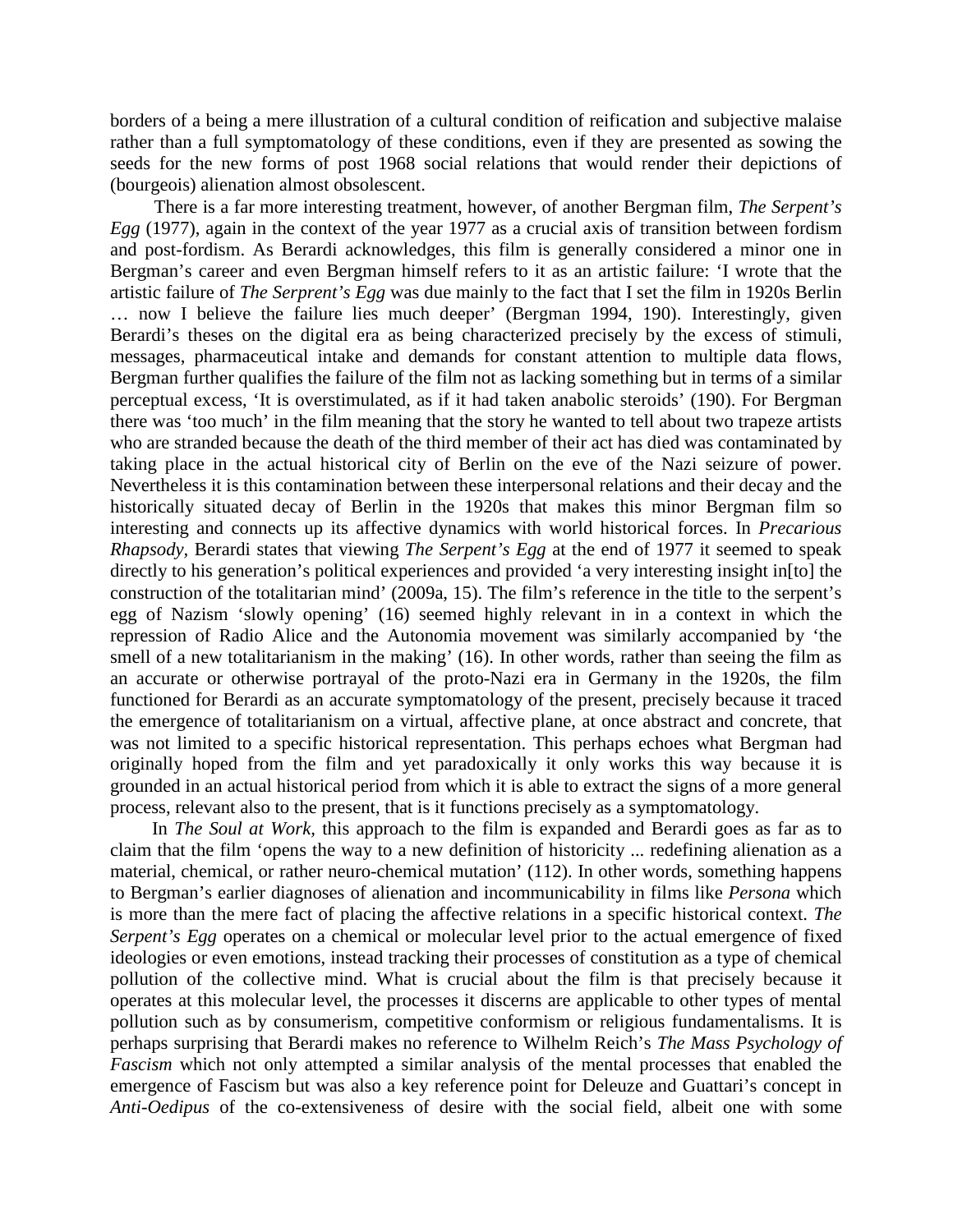shortcomings (Deleuze and Guattari 2004, 31). If Berardi prefers Bergman's 'artistic cartography' of this phenomenon to Reich's psychoanalytic one it is perhaps precisely due to the retreat on Reich's part from the full implications of this co-extensiveness of the fields of desire and the social which in some respects the film presents in a better way as a poisoning of affective relations at a molecular level rather than as a mass ideological process. Berardi refers to a crowd scene in the film in which 'the social body is transformed by Nazism into and amorphous mass ... ready to be led' (112). But this is shown in the film via slow motion and expressive deformations of colour, less as the actions of a persuasive ideology than as a growing environmental toxicity that leads the social over a pathological threshold in the manner of a chemical reaction.

The title of the film refers to a speech by Brutus in Shakespeare's *Julius Caesar* in which the latter is likened to a serpent's egg in order to justify his killing not for the evil that he had already committed but for what he would do, given absolute power in other words as type of preemption. On a simplistic level then the film might imply the situation in which Hitler and Nazism could have been resisted before the seizure of power made any such resistance much more difficult if not impossible. But the film does not focus on this level at all but rather on the symptomatology of this virtual process of the poisoning of social relations prior to their political or ideological results. As such it treats incommunicability and alienation not as a metaphor but as a psychopathological process 'spreading on a social scale' (113). This is what renders the film's presentation of alienation as at once psychic and social, material and affective with a direct relationship between these spheres. This is precisely the operation of a symptomatology since symptoms experienced by individual characters are not presented as disconnected individual symptoms but as signs of an emergent social psychopathology that a more historicist or even psychoanalytic analysis would mask through processes of representation and metaphor. Again Berardi insists that this film was not primarily about the past but the present or rather the future that was emerging at its time of production in 1977 and that is now *our* present, the complete inter-penetration of subjective life by market forces, info-productive stimulation and the languages of advertising and consumerism that operate on us 'like a nerve gas' (113). Berardi is not equating contemporary Neoliberalism with Nazism but rather insisting that the subjective mutations it has unleashed are even further reaching and more profound, since it operates directly on the virtual level of modulating affect and sensibility or what Berardi calls 'the biological and cognitive texture of society' rather than on 'superficial behaviours' (113). This is already quite a lot to find in a film considered even by its director as a failure but it is this very failure that perhaps allows the film to operate on a minor register that is able to directly link up affective and historical processes, the material and the immaterial, in a similar manner to Kafka's work to whom the concept of the minor was first applied by Deleuze and Guattari.

In a similar vein, Berardi turns later on in the same chapter to a 'minor' work by Wenders, *Tokyo-Ga* (1985)*,* in which he sees as indicating a possible artistic or even therapeutic approach to the contemproary situation of enchained desire, the emergence of which was so well diagnosed in *The Serpent's Egg.* Like Bergman's film, *Tokyo-Ga* is usually considered as a minor one but Berardi situates it as a key point of transition between the 'dreamy, slow and nostalgic narration' (143) of Wenders 70s cinema and his later 'conflicted but fascinated use of electronic technologies' (143), especially in *Until the End of the World* (1991)*.* The real precursor, however, to *Tokyo-Ga* is *Lightning over Water (Nick's Film)* (1980) a film in which Wenders acted out his attachment to the work of the dying director Nicholas Ray by making a documentary on him whose production is shown to be possibly detrimental to Ray's health or even precipitating his death. In *Tokyo-Ga*, these dynamics are reversed since it is not merely a matter of calling up the dead but also the disappearance of an entire world of which nothing remains except Ozu's films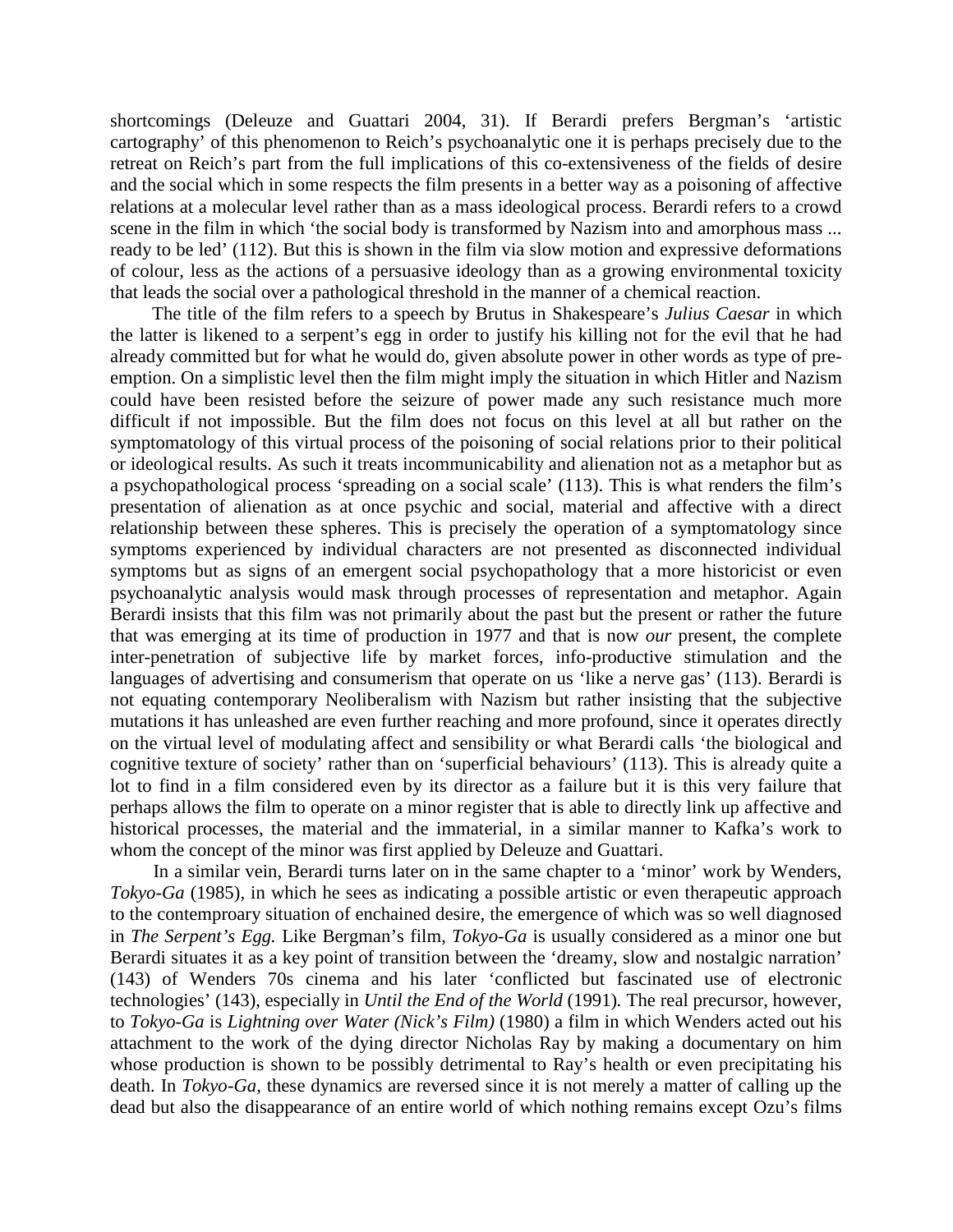and some of his collaborators.

The search for Ozu then becomes the chronicle of a disappearance that at the same time presents contemporary hyper-modern Japan in the old-fashioned form of a journal of impressions, thoughts and emotions. For Berardi, Ozu's cinema not only belongs to the now vanished society of pre-war Japan but also involved a human use of technology whereby it was able to extend traditional modes of perception and experience while at the same time respecting them, hence the stationary shots of traditional environments that seem to relegate modernity to an unobtrusive backdrop. Wenders' camera, however, reveals a totally transformed world in which these human technology relations have been reversed so much so that human sensory perception becomes the effect of a global panoptic gaze in world of generalised simulation, in line with contemporary theories of the time such as Baudrillard's. For Berardi, the Japan presented by Wenders is one in which an 'artificial mutation has occurred: the world is nothing but a simulation effect' (144). Included in Wenders' inventory are simulated objects like the artificial food that is created to advertise the wares of restaurants, to simulated social activities such as rooftop golf driving ranges in which the imperial open-air sport is transformed into a solipsistic leisure activity for salarymen for whom both space and free time are limited. Even more than this Pachinko is singled out as a reified activity, at once individual, isolating and collective which, as Barthes had already pointed out, resembles nothing so much as working on a production line. While all of these accounts run the risk of a residual Orientalism, what justifies it in Wenders' film is a shared experience between Germany and Japan of a traumatic, unassimilable war-time past, from which some kind of escape route needs to be found; in West Germany via rock music and American movies in Japan via pachinko (even if American popular culture played a decisive role in both contexts).

For Berardi, Wenders film presents hyper-modern Japan under the sign of the void which is 'not the void that Zen Buddhism talks about, or not only that' (146). Rather using film history as a cartographic tool, Wenders is able to point to the emergence of a new kind of void, not at all like the emptiness and space for meditaiton in Ozu's films provided by the famous 'pillow shots' or still lifes that Deleuze discusses in *Cinema 2.* This new type of void, acocording to Berardi, belongs no longer to the world of Ozu but to 'the Demiurge of simulation' (146). In other words what Wenders discerns in contemporary Japan is precisely the world of simulation and derealisation as described by Buadrillard and this is precisely what Berardi goes on to discuss. At this point, however, a question could be raised as to whether Wenders' film was the most useful cinematic cartography to use either for its presentation of contemporary Japan or the derealised world of simulation in general. Chris Marker's *Sunless* (1982), for example, is a much more nuanced engagement with the same context and one that is far less tainted by European romantic orientalism or such a Manichean view of the mutations brought about by simulation technologies. In Marker's film, for example, there is the idea of multiple co-existing temporalities as a way of understanding cultural differences as expressive of different rhythms that may render seemingly bizarre or inexplicable observations if not understandable then at least referable to a different temporality which one must approach with sensitivity before simply interpreting in a western framework. While Wenders acts as if he somehow knows Japan via the films of Ozu, Marker foregrounds his position as an outsider, a traveler, who can only assemble and reflect on images, rather than gain direct access to an ontological truth. From this perspective the technologisation and implantation of simulation technologies, which Marker tracks through fairly similar phenomena to Wenders but is more prepared to follow their different rhythms rather than constantly comparing them to the ideal presented by Ozu's cinema, an ideal which after all has never existed as such even in pre-war Japan. This becomes apparent in Marker's fascination with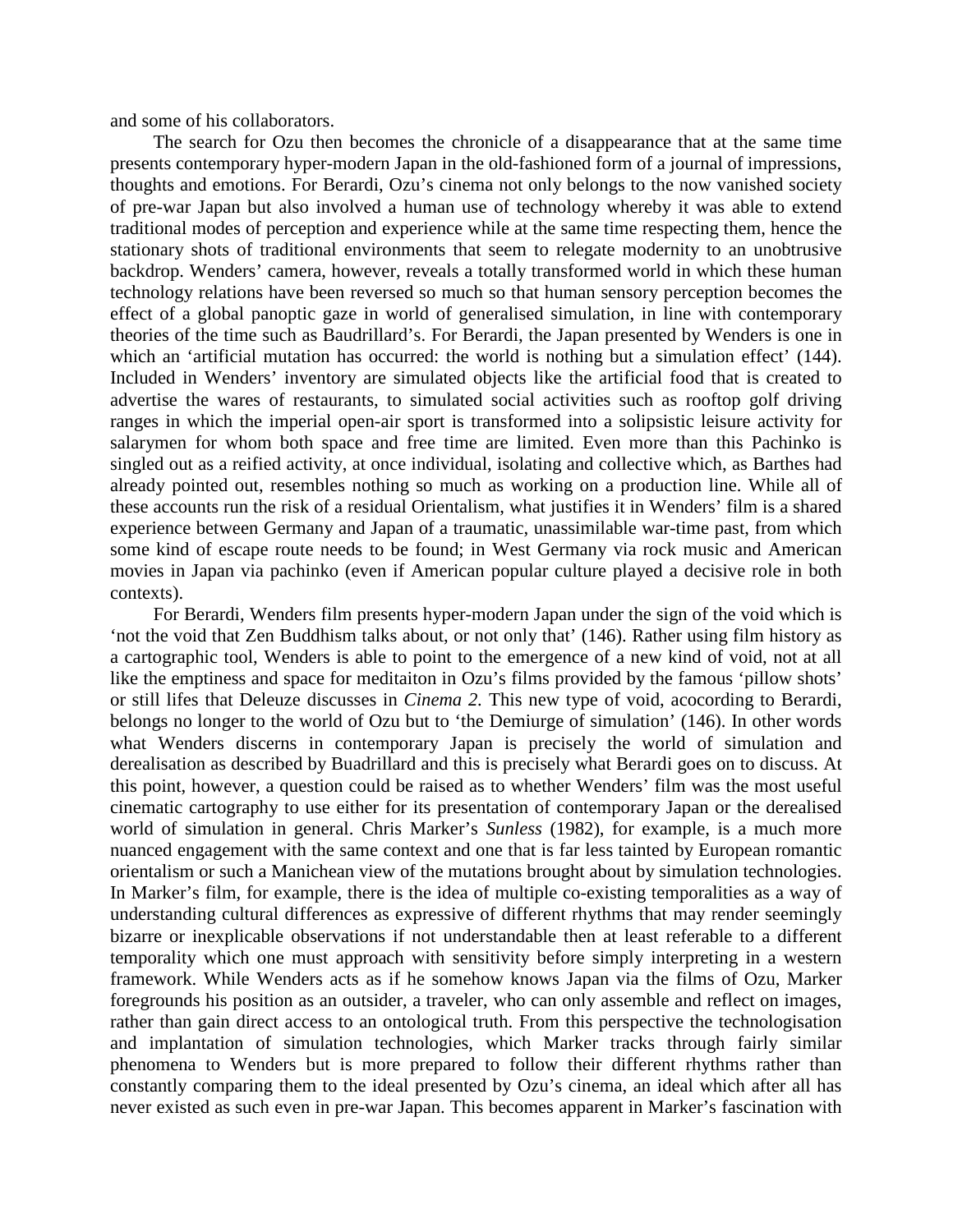the inventions of new modes of video imagery which are being developed in Japan, a far more fruitful area of engagement than simulated food or golf, since it refers to the imminent transformation of visual regimes that Wenders would later investigate in *Until the End of the World.* There is a kind of self-indulgent perversity in *Tokyo-Ga* in Wenders' drive to find traces of the world of Ozu in Tokyo, as if such a world ever existed except in a Western cinephile fantasy of Japan that is entirely lacking in Marker's film which instead sees in Japan a new constellaiton of both innovation and tradition, old and new forms of temporality, which he locates on a global plan that also takes in Africa and Europe, as well as Japan. The post-human dimension diagnosed in Wenders film is at the very least a problematic one, at least partially generated by cinephile projections of an idealised nostalgic past and the assimilation of Japanese post-war experience to that of an exoticised Germany. This is brought out especially in the conversation between Wenders and Herzog in which the latter maintains that it is not only impossible to make films in Europe or America but virtually anywhere on the globe since everywhere has been ruined by the civilisation of the image. For these reasons, while Berardi is able to bring out what the film does, despite its limitations, show of the mutation of subjective experience under post-industrial conditions, neither Wenders' film, nor Berardi's treatment of it provides as rich a symptomatology as his treatment of *The Serpent's Egg.*

## **Contemporary Cinema as Symptomatology:** *Elephant* **and** *Still Life*

Berardi's engagement with cinematic cartographies are not, however confined to the works of European auteurs or to what is now part of film history but instead have engaged with several contemporary exmaples of both film and video art. Amongst these examples, Gus van Sant's *Elephant* is one that is treated as a contemporary symptomatology of Neoliberal societies under the implementation of digital technologies in the affective realm but he also significantly refers to several films of an Asian provenance as similarly tracking contemporary affective and cognitive mutations, particularly Zhang Ke Jia's *Still Life* and Kim Ki-Duk's *Time* (2006). These contemporary cinematic examples are accompanied by engagements with video art, advertising, digital pornography and even the uses of the media on the part of homicidal/suicidal killers, sometimes but not always on a similar symptomatic rather than symptomatological plane.

*Elephant* is discussed in the 'Frail Psychosphere' chapter of *Precarious Rhapsody* as providing a much better account than Michael Moore's *Bowling for Columbine* (2002) of the psychopathological conditions capable of generating Columbine style murder-suicide events, among what Berardi refers to as the digital-connective generation. While the discussion of the film is brief it is very significant since the chapter will go on to elaborate the mutations or even destruction of sensitivity and and sensibility that for Berardi characterise the digital era, as expressed in the symptomatic forms of digital pornography, 'torture porn' and killer videos. Like *The Serprent's Egg, Elephant* probes beneath the surface of contemporary destructiveness, avoiding readymade answers to the questions of the mental conditions facilitating the eruption of mass murder in an ordinary high school. In *Elephant,* the banal events of an 'ordinary' day are followed until it is revealed that this day is not so ordinary and that two of the teenagers shown are about to kill as many as possible of their classmates and teachers. However the brutality is not limited to these acts but pervades all the relations shown in the film through a generalised atmosphere of disconnection and malaise that effectively updates the one shown in Bergman's films. Berardi gives the example of the 'relational incompetence' shown in the dialogue of three female friends intent in quantifying the amount of time required to spend with a 'best friend' when one has a boyfriend thereby enacting a total reduction of social relations to a banal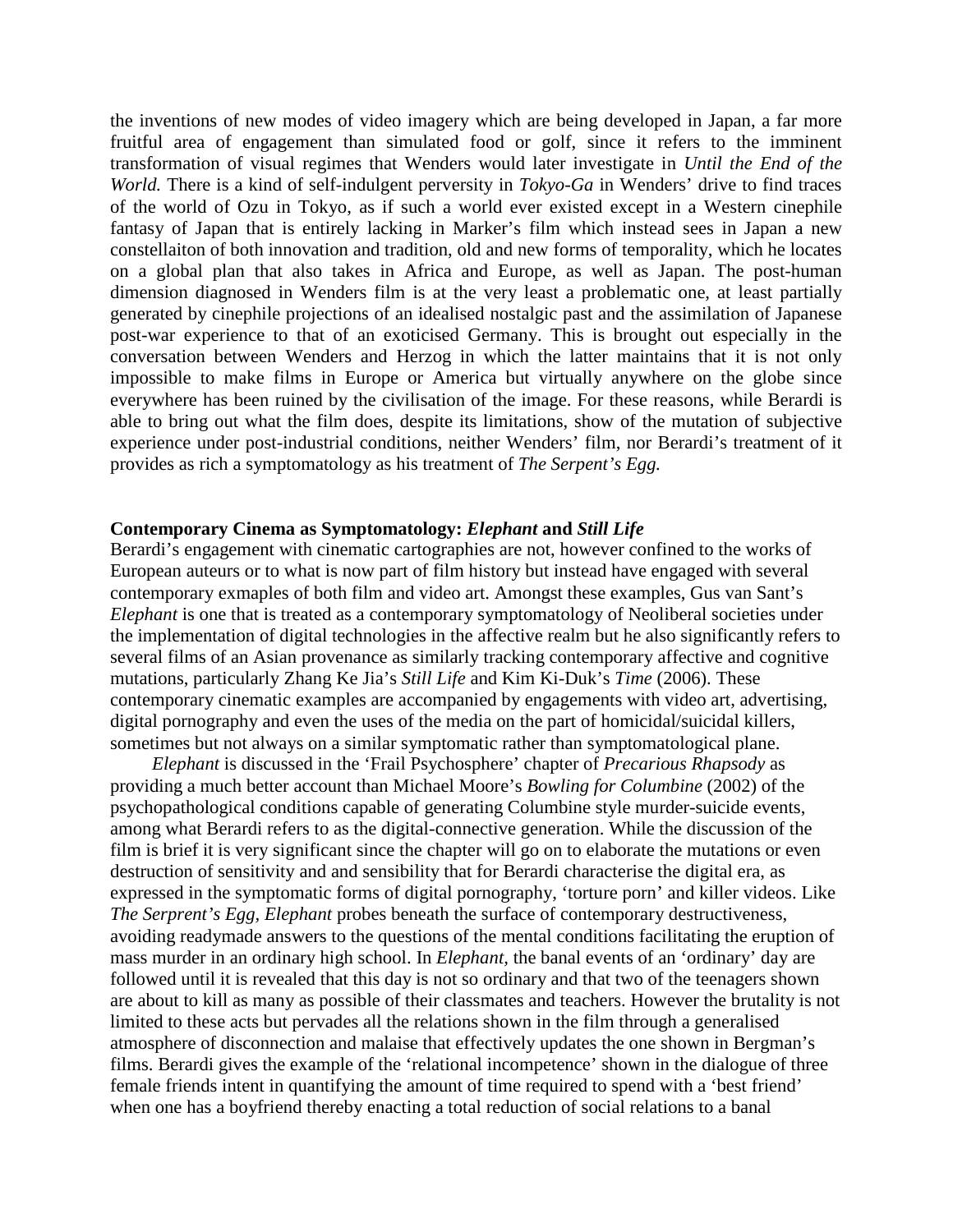algorithm. Admittedly there would be some counter examples such as the creativity represented via the interest in several of the teenagers in photography but this is presented as a weak resistance to the general atmosphere of disconnection. More poignantly the seemingly endless corridors of the high school are shows as a non-space in which relations are reduced to the judgments of 'looks' in the sense of both appearances and a vacant gaze in which those of the prospective killers are not so different from those of their classmates. For Berardi this is a symptom of a transition from what he calls conjunction to connection in which direct, imperfect and unmediated contact has been replaced by virtual connections at a distance so that the difference between playing a violent video game and playing it out in real life with one's neighbouring human beings is only a difference in degree not in kind. This decline in the contact with the other results in what Berardi calls 'a peripheral massacre-reproducible, replicable, contagious' (86) not so much a tragedy or exceptional event as an index of a world in which images of sexuality and brutality circulate as an everyday banality with little distinction between them. What Berardi admires in *Elephant* which is lacking in *Bowling for Columbine* is the symptomatology of the cognitive mutation gripping the video-electronic generation in which the functionality of connection leads to an atrophy of affect and sensitivity to the other which are the pre-conditions for such an everyday massacre to occur.

Berardi's discussion of *Still Life* takes place in a different context, that of 21<sup>st</sup> Century dystopian art in which the late  $20<sup>th</sup>$  Century literary dystopias of Burroughs or Phillip K.Dick have now occupied the entire space of artistic imagination in film, video art and literature but now without any sense of an outside or any alternative future. In this dystopian context, *Still Life*  stands out as a unique depiction of the effects of Chinese capitalism, in its presentation of the main character Huo, who is searching for his family amid the architectural and social wreckage caused by the three gorges dam project. Not only has his riverside village been destroyed but so has the entire social fabric so that the only available form of employment is to participate in completing the destruction of the villages initiated by the building of the dam. The film therefore provides a portrait of 'submerged life' that is at once surreal and the most realistic portrayals of the operations of contemporary Chinese capitalism, through the destroyed environment unleashed by the dam, itself a microcosm of the violence of neoliberal capitalist transformation. If the dystopian aesthetics of Zhang Ke's film as well as Jonathan Franzen's novel, *The Corrections,*  are still treated as symptomatologies they are nevertheless seen as powerless ones and this is even more the case with Berardi's treatment of video art. While the work of Eija-Liisa Ahtila is reduced to the psychopathology of relations, the inability to touch and to be touched' (132), *Yakizakana no Uta/ The Song of the Mackerel* (2004) in which a fish about to be eaten keeps happily chatting to the student who will eat it all the way from the supermarket shelf to the plate, is presented as a pure symptom of the powerlessness of contemporary art to be anything except confirm the contemporary dystopian condition by navigating a path between cynicism and irony 'that allows them to suspend the execution at least for the moment' (135) but necessarily devoid of any desire for rupture or resistance.

## **Conclusion:** *The Social Network as 21st Century Symptomatology*

This bleak account of contemporary artistic production and especially of video art is the direct result of a Manichean approach to the subjective mutations unleashed by digital processes that proceeds by abandoning the symptomatological approach that had been accorded to earlier cinematic works, instead seeing the works of video art as mere symptoms of the their dystopian times. This can be seen in the strong distinctions Berardi makes between conjunction and connection and between the modern, cinematic order of expression and reproduction and the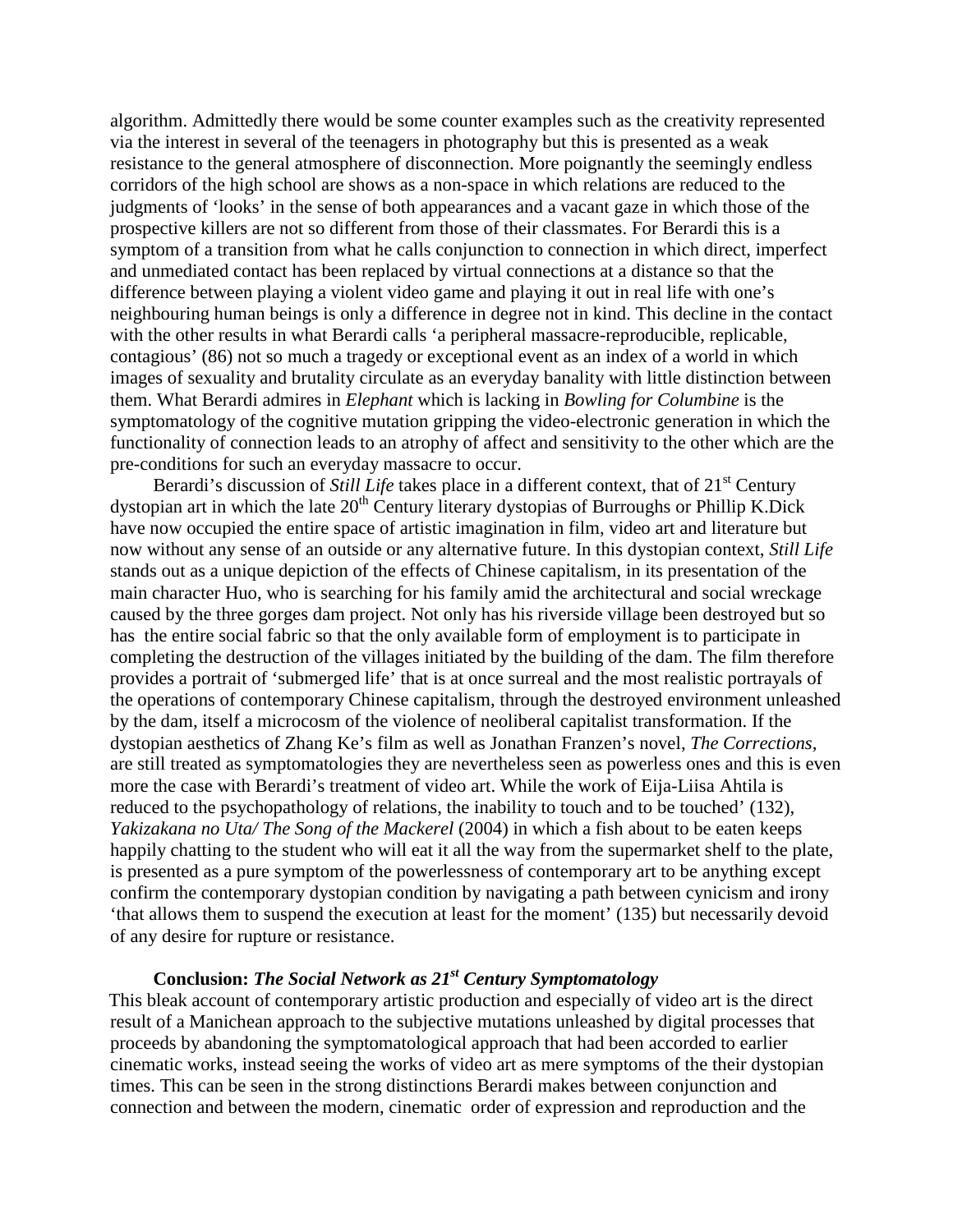contemporary order of simulacra and synthetic images. This is a recapitulation of Baudrillard's (anti) postmodern stance that may be similarly blind to the more nuanced aspects of contemporary subjective mutations in the digital-connective era. Relegating artistic cartographies to a position of powerlessness may reflect a relative decline in the belief in their effectiveness or subversive powers, relative to the Twentieth Century avant-gardes but it is too drastic to see in contemporary artistic, cinematic and media art practices nothing more than futile gestures of temporary survival. While Berardi's readings of some of the cinematic examples mentioned are at times nuanced and fascinating, the readings of video art as presented in *Precarious Rhapsody*  are violently reductive, missing the subtleties of Athila's work on mediated subjectivities and providing a too metaphorical reading of *Song of the Mackerel* that at the same time underplays its humorous and ecologically post-human dimensions.

A final cinematic counter-example can be given that calls for a fully symptomatological reading, namely David Fincher's recent film, *The Social Network* (2010). Just as his earlier film *Fight Club* (1999) gave a depiction of the Millennial affective unease that seemed to prefigure events as diverse as the alter-globalaisation movement and the 9/11 attacks, *The Social Network*  provides a visualisation of a 'history of the present' that is so far yet to be represented. The fact that the film is largely based on the sensational novelisation of an at best partial account of the events leading to the formation of Facebook is of no consequence since the film is less concerned with this history as such, as much as what it is able to reveal about contemporary social exsistence and the implementation of its mediation via technical networks. In the opening scenes, Mark Zuckerberg is presented as at once highly relationally dysfunctional and hyper-functional cognitively as he seems to be simultaneously processing four or five distinct data streams in what should be a straightforward conversation. Clearly this embodies the dynamics of Facebook and other forms of technical social networking in which the modulation of multiple data streams comes to replace focused attention on a specific interlocutor. Mark, continues throughout the film to experience problems of attention although often this is less a problem for him than for those seeking his attention, as when, for example he is far more concerned with a note condemning him for his FaceSmash Website than a computing problem that he nevertheless casually solves as exiting the class-room, or tells a lawyer at one of the litigation hearings exactly how miniscule an amount of attention he is affording his questions.

The relations in the film are grounded in the elite context of Harvard and shown as a clash between the old moneyed elite and the predominantly Jewish or otherwise ethnically other geeky programmers who seem universally to aspire to the social status of the former. However, whereas Mark's best friend Eduardo aims to infiltrate this closed world via perfected competitive conformity, Mark thinks that his powers of invention will provide a shorter route via notoreity: a conflict in subjective adaptation that structures the entire film with Sean Parker, played by Justin Timberlake at the extreme of the unconventional pole and the Winklevoss twins at the extreme end of a competitive conformity whose extremity shocks even their peers. This is far from constituting anything like class conflict given that at issue on level is merely a question of who gets access to being part of an economic and cultural elite, as seen through the desires of already privileged college students. However, this internecine conflict at the heart of the constitution of contemporary social networks is precisely captivating because its effects so far outstrip their causes. What the film shows is how from entirely banal motivations a process of invention is unleashed, beyond the wills and intentions of any of its contributors that ends up capturing the entire field of social relations. That this is done as blankly as possible is both a reflection of Mark's asociality and a kind of genius for abstraction that was no doubt the key to Facebook's success, humorously dramatised in the film when Sean gives the advice to drop the 'the' of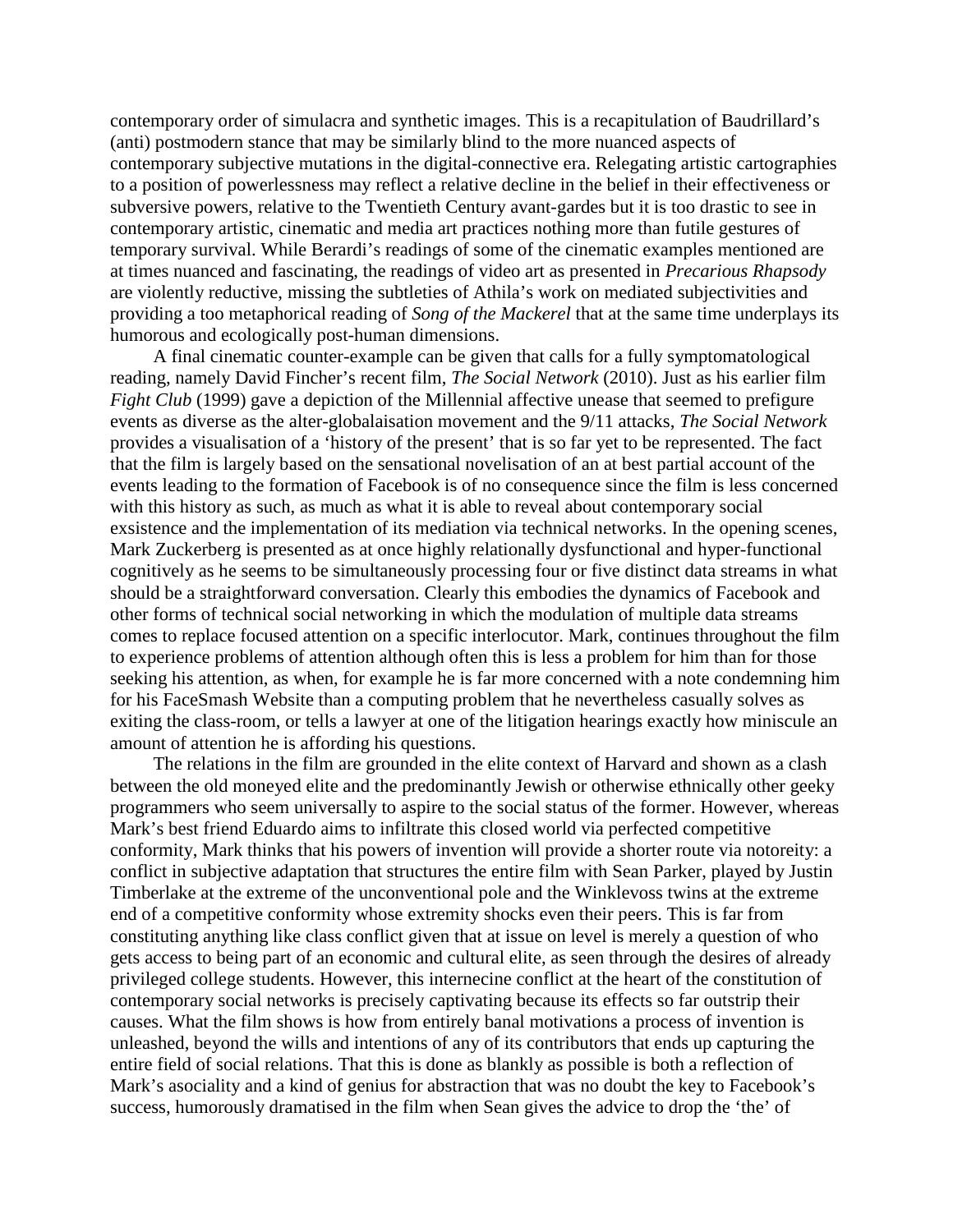Facebook so it will be 'cleaner.' The result is a film that resembles in many respects Welles' *Citizen Kane* (1941)*,* in its demonstration of the ruthless development of a media empire which ends up betraying any initial idealism it might have had to become a pure expression of capitalist forces. Except between the  $20<sup>th</sup>$  and  $21<sup>st</sup>$  Centuries media have become both globalised and minituarised, so that in the place of the gigantic figure of Kane, shot from below in the manner of a great dictator, there is only a small geeky innovator whose social incommunicability is only transcended for the occasional brutal put down and for whom non technically mediated communication is presented as a painful experience.

While this account of the film might seem to confirm Berardi's dystopian view of the powerlessness of contemporary artistic cartographies, the sheer joy and energy of the film acts against this; it is as if despite everything shown in the film as well as the later aspects of Facebook such as its intensive use for data mining and the very commercialisation which it was supposed in the beginning to escape, what the film is really about is the power of invention itself and more specifically the socialisation of contemporary digital technologies. It implies both a critique of all sides of the conflicts over the ownership of the site and their respective subjective modalities and hints that the actual use of Facebook and similar tools might and should go beyond the limitations of its creators. At the very least it provides a convincing genealogy of one aspect of contemporary communicative capitalism, a symptomatology of the present that might open up new possibilities for subjective, cognitive mutation beyond a purely capitalist, competitive framework. Needless to say, there are numerous other recent films that could be just as amenable to such a symptomatological reading including Lars von Trier's *The Boss of it All*  (2006) and Ulrich Seidl's *Import-Export* (2007) both of which function as powerful symptomatologies of new modes of labour and the production of subjectivity in the respective contexts of a small 'non-herarchical' IT firm and the still existing economic boundaries between Eastern and Western Europe.

This article has explored the idea of cinematic cartography as a form of symptomatology and shown its operations in Berardi's recent work. As such it deals with an admittedly minor aspect of Berardi's work, but an aspect that is very much tied up with the concept itself of the minor, in the sense of cinema constituting a minor art as Deleuze, Guattari and Berardi have all, in different ways, proposed. This minor perspective on Berardi's work is an illuminating one, both in terms of its strengths and weaknesses, the former evident in his brilliant reading of Bergman's *The Serpent's Egg,* and the latter most apparent in his cursory engagement with works of video art as pure symptoms of aesthetic and affective atrophy on par with 'killer' videos and digital pornography. One can only hope that we will see more use of cinematic and other forms of media art cartographies in the full symptomatological sense both in Berardi's future work and in those who find the inspiration to carry this work further and into other domains.